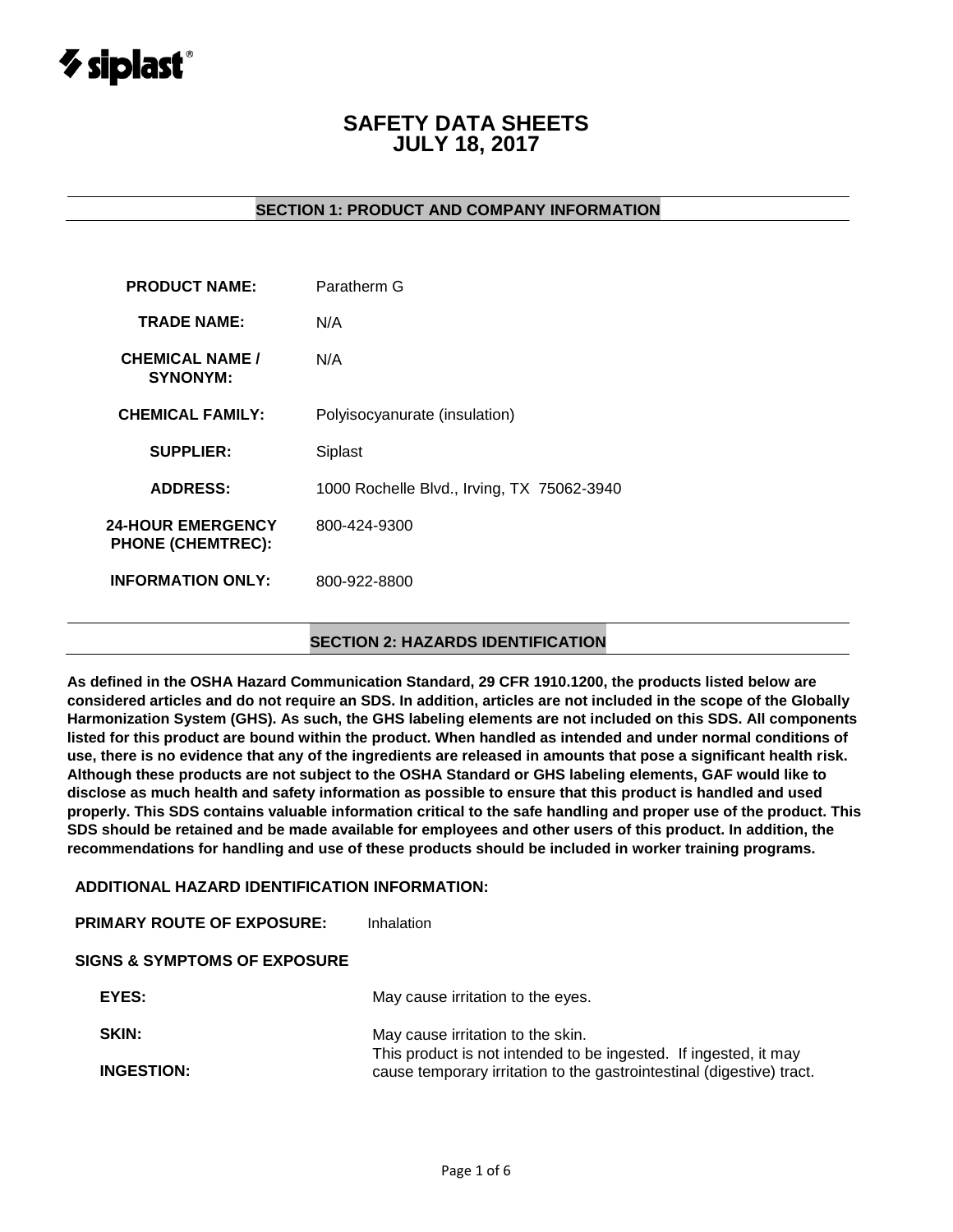

| <b>INHALATION:</b>             | May cause irritation to the respiratory tract. Inhalation of high vapor<br>concentrations of pentanes used in this product may cause<br>dizziness, headaches, anesthesia, drowsiness, unconsciousness,<br>and other central nervous system effects, including death. |  |  |  |  |  |  |
|--------------------------------|----------------------------------------------------------------------------------------------------------------------------------------------------------------------------------------------------------------------------------------------------------------------|--|--|--|--|--|--|
| <b>ACUTE HEALTH HAZARDS:</b>   | Medical Conditions Generally Aggravated by Exposure: The dust<br>produced by reprocessing of this product may aggravate pre-<br>existing respiratory diseases.                                                                                                       |  |  |  |  |  |  |
| <b>CHRONIC HEALTH HAZARDS:</b> | This product contains tris(monochloropropyl) phosphate which may<br>cause skin sensitization.                                                                                                                                                                        |  |  |  |  |  |  |
| <b>CARCINOGENICITY:</b>        | Direct implantation of glass fibers into the lung tissue of laboratory<br>animals has produced lung fibrosis and lung cancer. Human<br>epidemiological studies of inhalation exposure have yielded<br>negative results. NTP Listed; Carcinogen IARC Class 3.         |  |  |  |  |  |  |

## **SECTION 3: COMPOSITION/INFORMATION ON INGREDIENTS**

|                                                |            | <b>OCCUPATIONAL EXPOSURE LIMITS</b> |             |              |                          |  |
|------------------------------------------------|------------|-------------------------------------|-------------|--------------|--------------------------|--|
| <b>CHEMICAL NAME</b>                           | CAS#       | % (BY WT)                           | <b>OSHA</b> | <b>ACGIH</b> | <b>OTHER</b>             |  |
| Ethyldimethylmetha<br>ne (Isopentane)          | 78-78-4    | $4.5 - 9.9$                         | 1000 ppm    | 600 ppm      | REL: 120 ppm             |  |
| n-Pentane                                      | 109-66-0   | $0.05 - 5.5$                        | 1000 ppm    | 600 ppm      | REL: 120 ppm             |  |
| <b>Fibrous Glass</b><br>(Fiberglass)           |            | < 11                                | <b>NE</b>   | 1 $f/cc$     | REL: 3/fcc<br><b>TWA</b> |  |
| <b>Tris</b><br>(monochloropropyl)<br>Phosphate | 13674-84-5 | < 5                                 | <b>NE</b>   | <b>NE</b>    | NE                       |  |
| Non-Hazardous<br>Ingredients                   |            | >71                                 | ٠           |              |                          |  |

**NE = Not Established**

## **SECTION 4: FIRST AID MEASURES**

#### **FIRST AID PROCEDURES**

| EYES: | Hold eyelids open and wash with gentle stream of water for at least 15<br>minutes preferably at eyewash fountain. |
|-------|-------------------------------------------------------------------------------------------------------------------|
| SKIN: | Wash affected area thoroughly with soap and water.                                                                |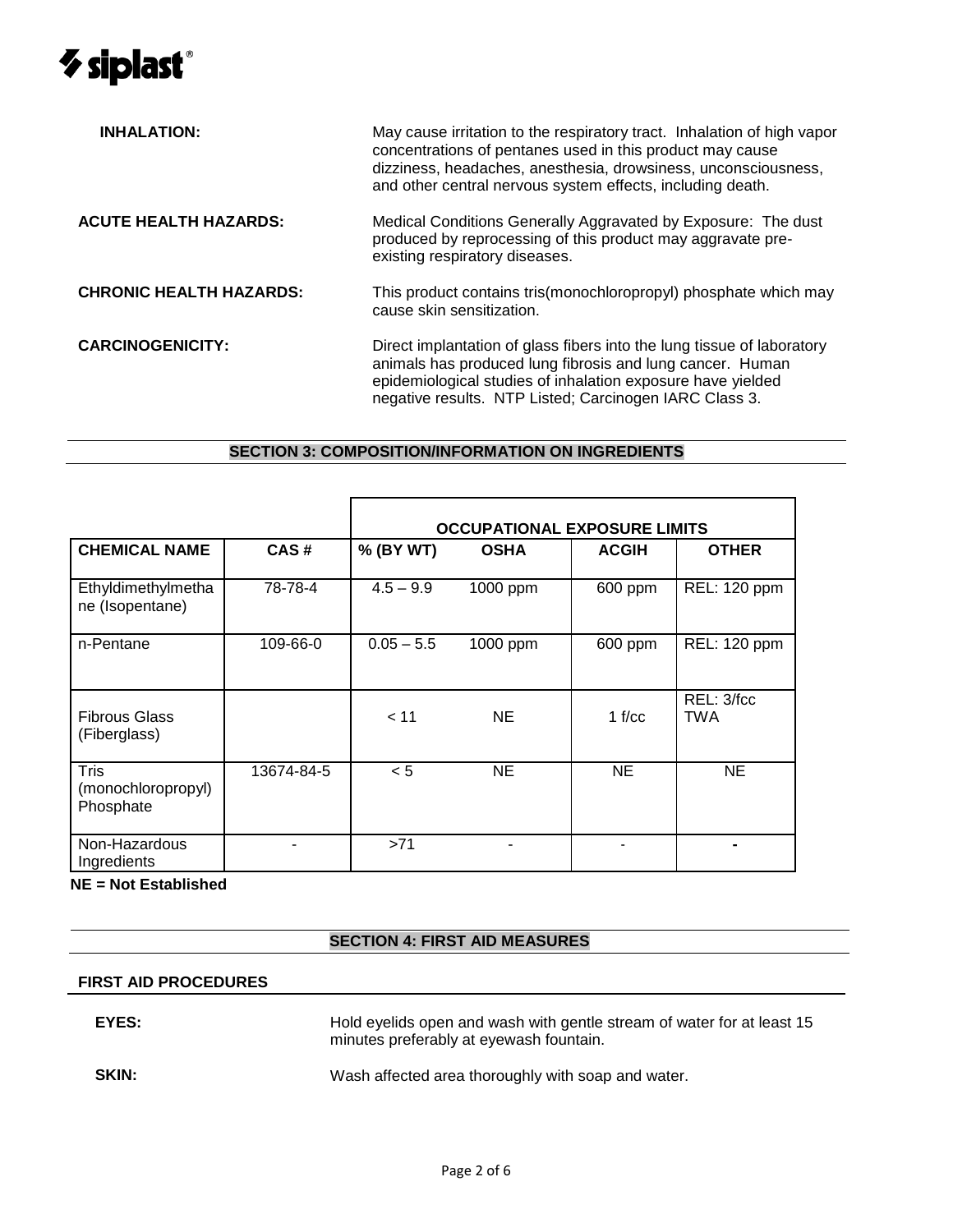# $\boldsymbol{\triangledown}$  siplast $^{\circ}$

| <b>INHALATION:</b>                                    | Remove to fresh uncontaminated air.                                                                                                                                                                                                            |
|-------------------------------------------------------|------------------------------------------------------------------------------------------------------------------------------------------------------------------------------------------------------------------------------------------------|
| <b>INGESTION:</b>                                     | Seek Medical attention if needed                                                                                                                                                                                                               |
| <b>NOTES TO PHYSICIANS OR</b><br>FIRST AID PROVIDERS: | This product is a mechanical irritant, and is not expected to produce any<br>chronic health effects from acute exposures. Treatment should be<br>directed toward removing the source of irritation with symptomatic<br>treatment as necessary. |

#### **SECTION 5: FIRE FIGHTING PROCEDURES**

| <b>SUITABLE EXTINGUISHING MEDIA:</b>                   | Water spray, Alcohol foam, Carbon Dioxide, or Dry<br>chemical.                                                                                                                                                                                                                                                                                                     |
|--------------------------------------------------------|--------------------------------------------------------------------------------------------------------------------------------------------------------------------------------------------------------------------------------------------------------------------------------------------------------------------------------------------------------------------|
| <b>HAZARDOUS COMBUSTION PRODUCTS:</b>                  | Emits dense, black smoke when burned. Carbon dioxide<br>and carbon monoxide, phosphorus oxides, and<br>phosphoric acid.                                                                                                                                                                                                                                            |
| <b>RECOMMENDED FIRE FIGHTING</b><br><b>PROCEDURES:</b> | Wear impermeable protective clothing and self-<br>contained breathing apparatus.                                                                                                                                                                                                                                                                                   |
| UNUSUAL FIRE & EXPLOSION HAZARDS:                      | Emits dense, black smoke when burned. Certain<br>operations such as grinding or cutting may lead to a<br>buildup of dust suspended in air which can cause a dust<br>explosion if ignited. Provide adequate ventilation and<br>appropriate dust handling systems. Isopentane and n-<br>pentane, highly flammable material s, may be present<br>within this product. |

#### **SECTION 6: ACCIDENTAL RELEASE MEASURES**

**ACCIDENTAL RELEASE MEASURES:** Pick up large pieces. Vacuum dusts. If sweeping is necessary, use a dust suppressant such as water. Do not dry sweep dust accumulation or use compressed air for clean-up. These procedures will help to minimize potential exposures. Avoid the generation of dusts during clean-up.

#### **SECTION 7: HANDLING AND STORAGE**

**HANDLING AND STORAGE:** Keep away from heat, sparks & open flames. Store in a cool, dry area. Protect against dust that may be generated by reprocessing, altering or applying this product. Remove dust by vacuuming rather than blowing.

**OTHER PRECAUTIONS:** None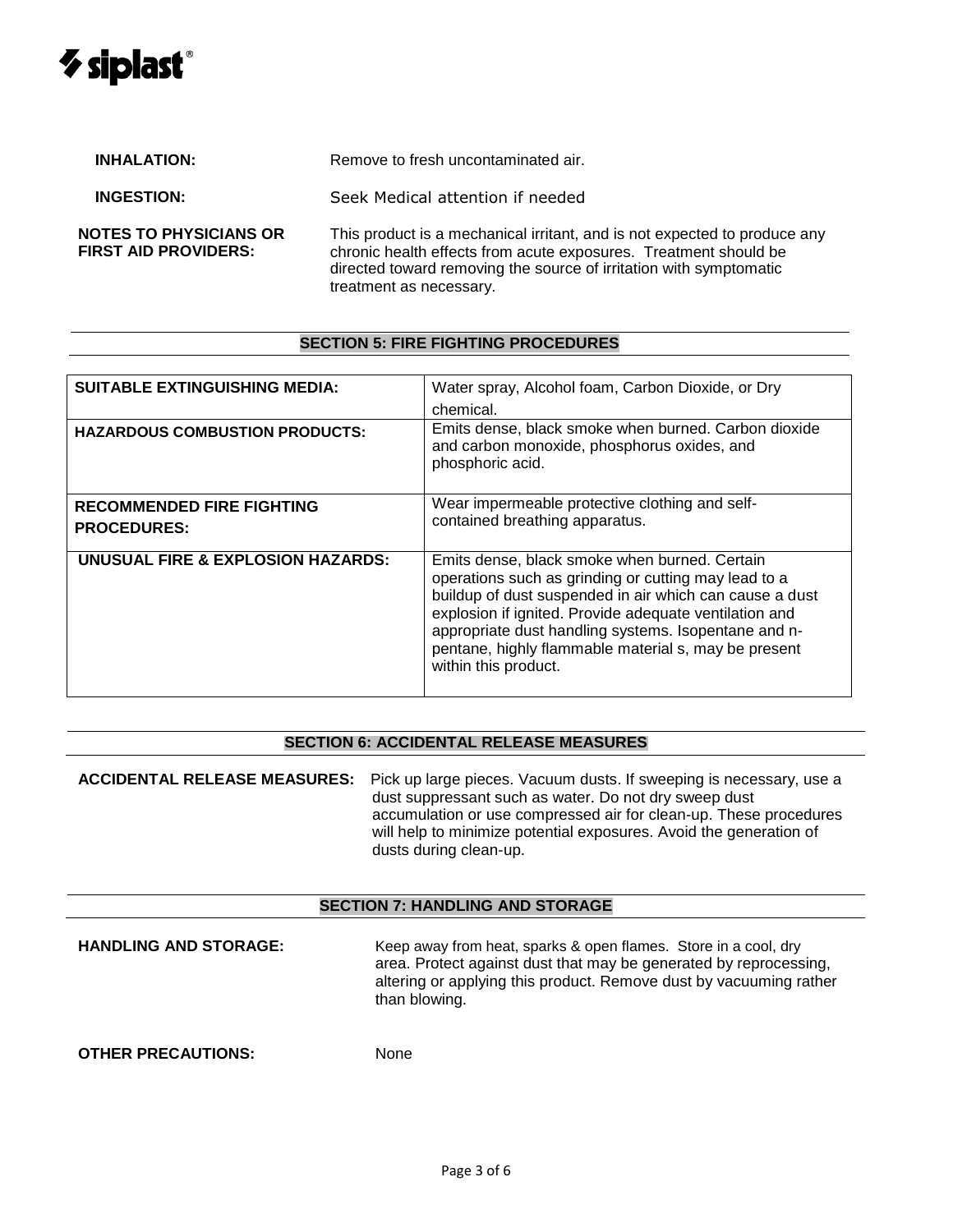

# **SECTION 8: EXPOSURE CONTROLS/PERSONAL PROTECTION**

| <b>ENGINEERING CONTROLS /</b><br><b>VENTILATION:</b> | Use local exhaust ventilation if necessary.                                                                                                                                                         |
|------------------------------------------------------|-----------------------------------------------------------------------------------------------------------------------------------------------------------------------------------------------------|
| <b>RESPIRATORY PROTECTION:</b>                       | During reprocessing, altering, and/or applying this product, a<br>NIOSH respirator is recommended if the exposure level exceeds<br>the PEL or TLV.                                                  |
| <b>EYE PROTECTION:</b>                               | Safety glasses with side shields.                                                                                                                                                                   |
| <b>SKIN PROTECTION:</b>                              | Protective Gloves – Cotton or leather gloves when handling.                                                                                                                                         |
| <b>OTHER PROTECTIVE EQUIPMENT:</b>                   | N/A                                                                                                                                                                                                 |
| <b>WORK HYGIENIC PRACTICES:</b>                      | Wash exposed skin prior to eating, drinking or smoking and at the<br>end of each shift. Wash contaminated clothing prior to reuse.<br>Work clothing should be washed separately from other clothes. |
| <b>EXPOSURE GUIDELINES:</b>                          | N/A                                                                                                                                                                                                 |

## **SECTION 9: PHYSICAL AND CHEMICAL PROPERTIES**

| <b>APPEARANCE &amp; ODOR:</b>    | White rigid cellular sheets/odorless. |                                 |         |  |  |
|----------------------------------|---------------------------------------|---------------------------------|---------|--|--|
| <b>FLASH POINT:</b>              | No Data                               | <b>LOWER EXPLOSIVE LIMIT:</b>   | No Data |  |  |
| <b>METHOD USED:</b>              | No Data                               | <b>UPPER EXPLOSIVE LIMIT:</b>   | No Data |  |  |
| <b>EVAPORATION RATE:</b>         | No Data                               | <b>BOILING POINT:</b>           | No Data |  |  |
| pH (undiluted product):          | No Data                               | <b>MELTING POINT:</b>           | No Data |  |  |
| <b>SOLUBILITY IN WATER:</b>      | Insoluble                             | <b>SPECIFIC GRAVITY:</b>        | No Data |  |  |
| <b>VAPOR DENSITY:</b>            | No Data                               | <b>PERCENT VOLATILE:</b>        | No Data |  |  |
| <b>VAPOR PRESSURE:</b>           | No Data                               | <b>MOLECULAR WEIGHT:</b>        | No Data |  |  |
| <b>VOC WITH WATER (LBS/GAL):</b> | No Data                               | <b>WITHOUT WATER (LBS/GAL):</b> | No Data |  |  |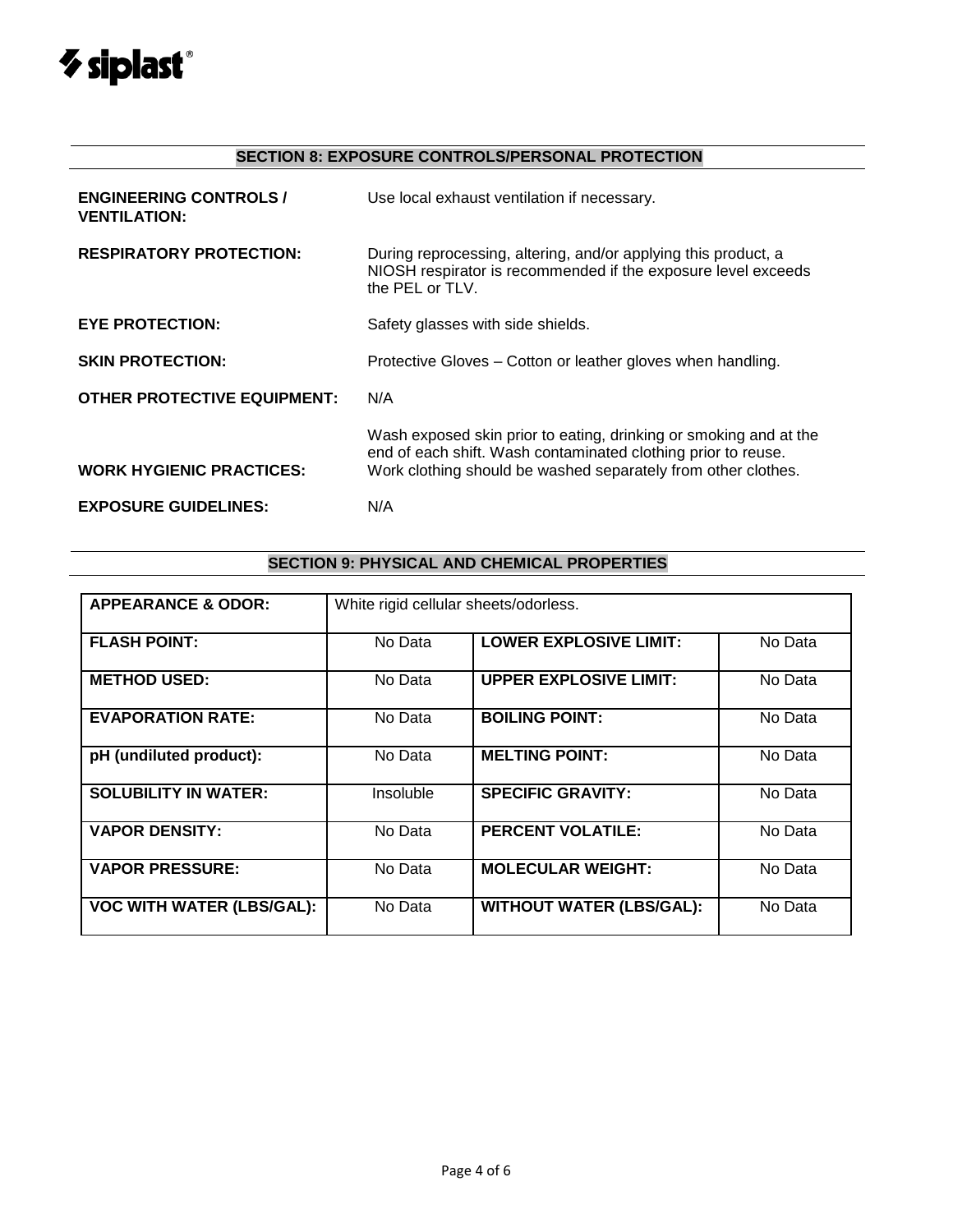

# **SECTION 10: STABILITY AND REACTIVITY**

| <b>THERMAL STABILITY:</b>                                   | STABLE $\boxtimes$                                                                                                                                                                                                                                 | UNSTABLE |  |  |  |
|-------------------------------------------------------------|----------------------------------------------------------------------------------------------------------------------------------------------------------------------------------------------------------------------------------------------------|----------|--|--|--|
| <b>CONDITIONS TO AVOID (STABILITY):</b>                     | Keep away from heat, sparks, or open flame.                                                                                                                                                                                                        |          |  |  |  |
| <b>INCOMPATIBILITY (MATERIAL TO</b><br>AVOID):              | None known.                                                                                                                                                                                                                                        |          |  |  |  |
| <b>HAZARDOUS DECOMPOSITION OR BY-</b><br><b>PRODUCTS:</b>   | Carbon Dioxide and Carbon Monoxide.                                                                                                                                                                                                                |          |  |  |  |
| <b>HAZARDOUS POLYMERIZATION:</b>                            | Will Not Occur.                                                                                                                                                                                                                                    |          |  |  |  |
|                                                             | <b>SECTION 11: TOXICOLOGICAL INFORMATION</b>                                                                                                                                                                                                       |          |  |  |  |
| <b>TOXICOLOGICAL INFORMATION:</b> No information available. |                                                                                                                                                                                                                                                    |          |  |  |  |
|                                                             | <b>SECTION 12: ECOLOGICAL INFORMATION</b>                                                                                                                                                                                                          |          |  |  |  |
| <b>ECOLOGICAL INFORMATION:</b><br>No information available. |                                                                                                                                                                                                                                                    |          |  |  |  |
|                                                             | <b>SECTION 13: DISPOSAL CONSIDERATION</b>                                                                                                                                                                                                          |          |  |  |  |
| <b>WASTE DISPOSAL METHOD:</b>                               | This product, as supplied, is not regulated as a hazardous waste by the<br>U.S. Environmental Protection Agency (EPA) under Resource<br>Conservation and Recovery Act (RCRA) regulations. Comply with state<br>and local regulations for disposal. |          |  |  |  |
| <b>RCRA HAZARD CLASS:</b><br>None                           |                                                                                                                                                                                                                                                    |          |  |  |  |
|                                                             | <b>SECTION 14: TRANSPORTATION INFORMATION</b>                                                                                                                                                                                                      |          |  |  |  |
| <b>U.S. DOT TRANSPORTATION</b>                              |                                                                                                                                                                                                                                                    |          |  |  |  |
| <b>PROPER SHIPPING NAME:</b>                                | This product is not classified as a hazardous material for transport.                                                                                                                                                                              |          |  |  |  |
| <b>HAZARD CLASS:</b>                                        | N/A                                                                                                                                                                                                                                                |          |  |  |  |
| <b>ID NUMBER:</b>                                           | N/A                                                                                                                                                                                                                                                |          |  |  |  |
| <b>PACKING GROUP:</b>                                       | N/A                                                                                                                                                                                                                                                |          |  |  |  |
| <b>LABEL STATEMENT:</b>                                     | N/A                                                                                                                                                                                                                                                |          |  |  |  |
| <b>OTHER:</b>                                               | N/A                                                                                                                                                                                                                                                |          |  |  |  |